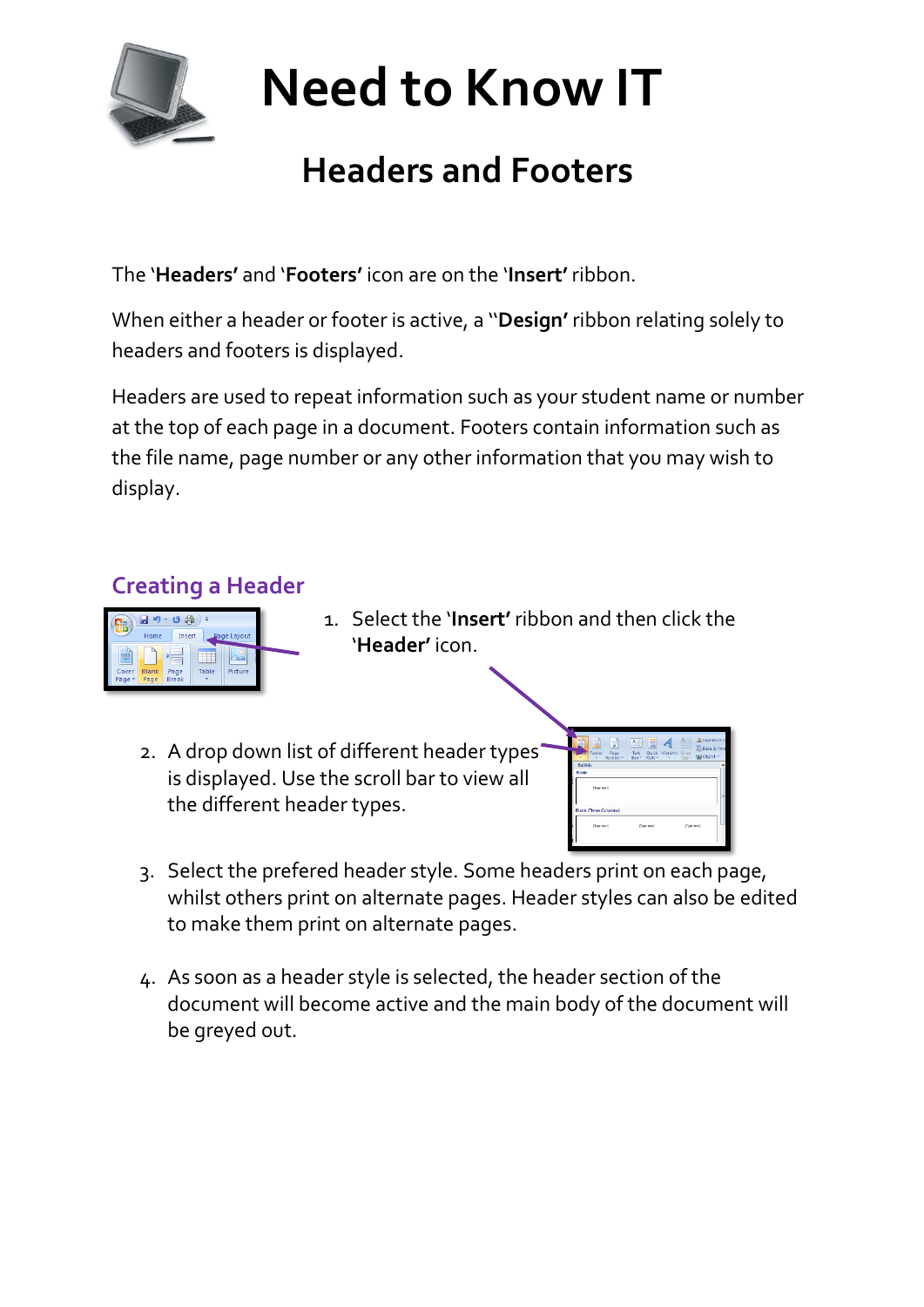- 5. Type the required information.
- 6. To close the header, either use the '**Close Header and Footer'** icon in the top right hand section of the '**Design'** ribbon, (this is only available when the header is active) or double click the main body of the document



#### **Footers are used to record information such as the document name. The file** path (i.e. the folder where the document is stored) may also be recorded.

- 1. Select the '**Insert'** ribbon and then click the '**Footer'** icon.
- 2. A drop down list of different footer types is displayed. Use the scroll bar to view all the different footer types.



3. Type the footer information.

This is the 'Alphabet' footer. The page number is automatically included.

#### **Adding the File Name and Path**



Select '**Quick Parts'** from the **'Header/ Footer Design'** ribbon. This opens automatically when the header or footer is active.

The '**Document Property'** option contains options such as the author of the document. The **'Field'** option provides access to a variety of

information including the file name and path.





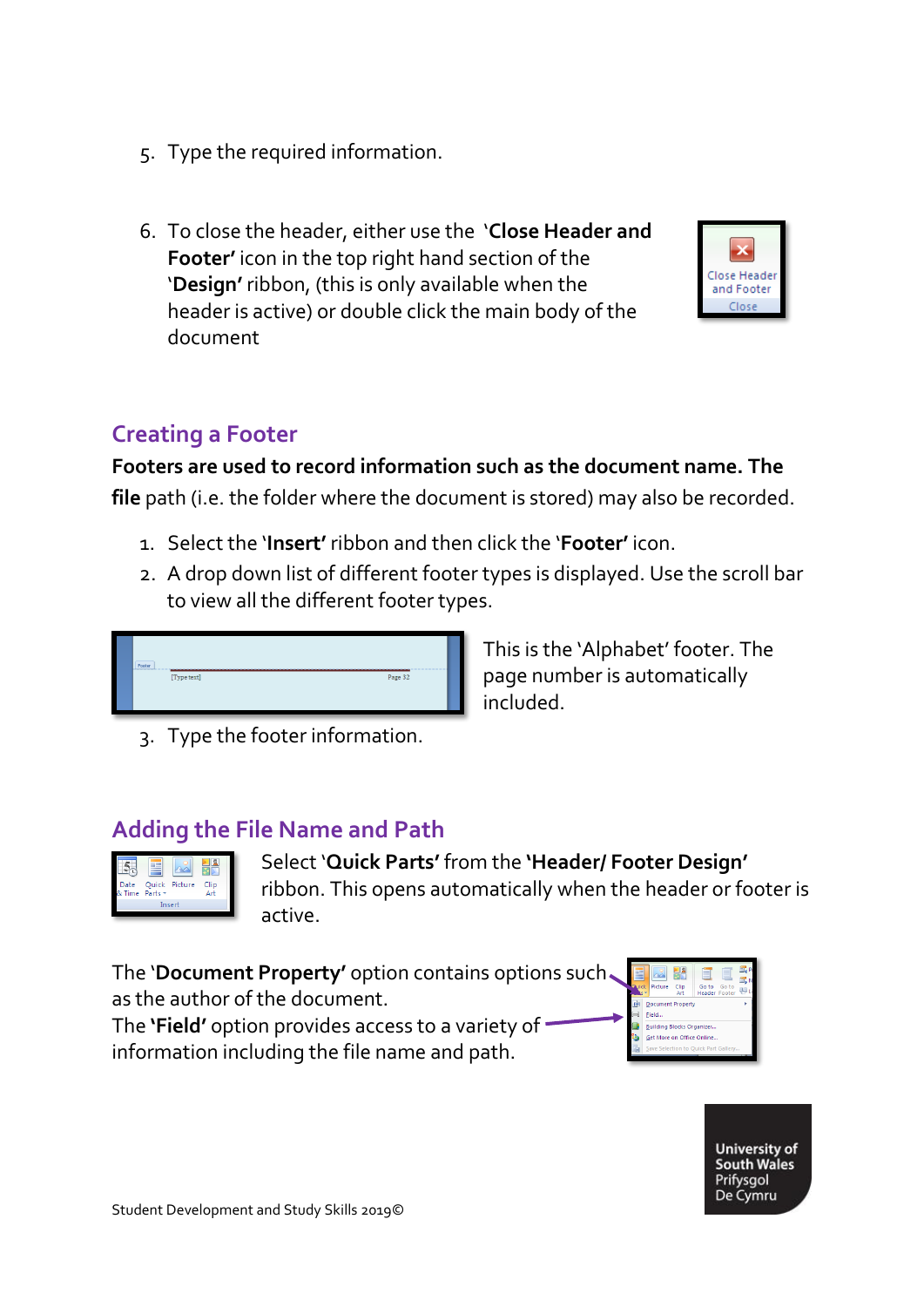Select the '**Field'** option.

Click the drop down arrow Select '**Document Information'** from the '**Categories'** Section.



#### **Select 'File Name' from the 'Field Names' list.**



The '**Add path to filename'** option becomes available when the **'File Name'** option is selected'.

### **Editing a Header or Footer**

The '**Design'** ribbon is used to edit a header or footer. It is only displayed when the header or footer is active.

| CB                 | <b>in</b><br>▼ 西 → ▼ |                  |                                 |                     | Document1 - Microsoft Word    |                       |      |         | Header & Footer Tools      |                                                         |         |                            |
|--------------------|----------------------|------------------|---------------------------------|---------------------|-------------------------------|-----------------------|------|---------|----------------------------|---------------------------------------------------------|---------|----------------------------|
|                    | Home                 | Insert           | Page Lavout                     | References          | Mailings                      | Review                | View | Add-Ins | Design                     |                                                         |         |                            |
| E                  | P                    | $\equiv$         | E<br>5 <sub>c</sub>             | <b>HA</b><br>$\sim$ | İ<br>Ēī<br>▤                  | Previous Section      |      |         | Different First Page       | Header from Top:                                        | 1.25 cm |                            |
|                    |                      |                  |                                 |                     |                               | <b>图</b> Next Section |      |         | Different Odd & Even Pages | $\Rightarrow$ Footer from Bottom: 1.25 cm $\Rightarrow$ |         |                            |
| Header Footer<br>۱ |                      | Page<br>Number * | Ouick<br>Date<br>& Time Parts * | Clip<br>Art         | Goto<br>Goto<br>Header Footer | Link to Previous      |      |         | Show Document Text         | Insert Alignment Tab                                    |         | Close Header<br>and Footer |
|                    | Header & Footer      |                  | Insert                          |                     |                               | Navigation            |      |         | <b>Options</b>             | <b>Position</b>                                         |         | Close                      |

If the '**Design'** ribbon does not open, double click the header / footer.

### **Using Different Headings for Different Pages**



The '**Different First Page'** option allows a unique header / footer to be displayed on the first page of the document.

Click to tick this option. Then type the required header / footer on the front page of the document.